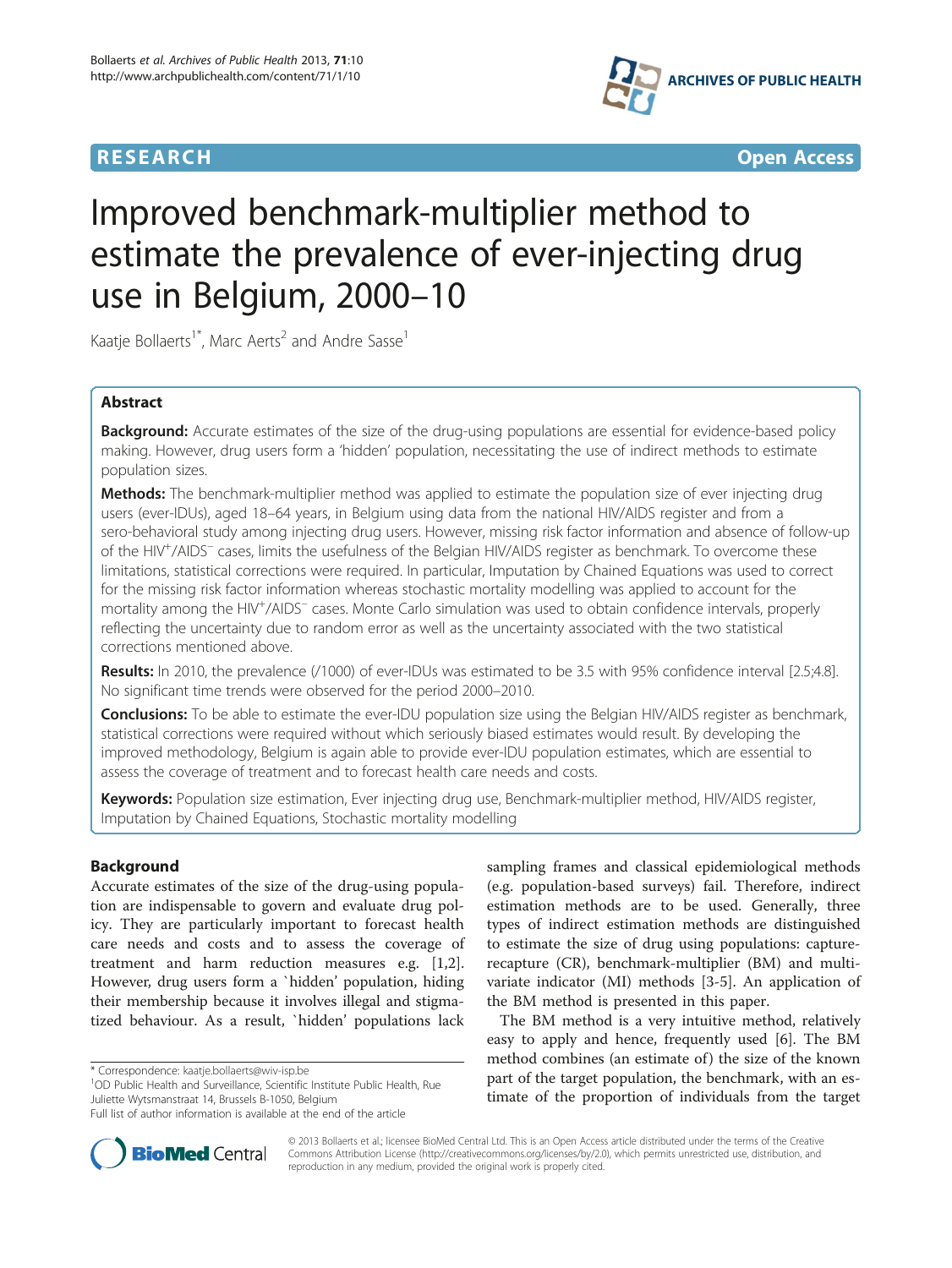population belonging to the benchmark. The reciprocal of the proportion is called the multiplier. The size of the target population is then estimated as the product of the benchmark and the multiplier. Common sources used as benchmark are mortality registers, HIV/AIDS registers, drug treatment or police data e.g. [\[7,8](#page-5-0)]. During the beginning of the 1970s, the mortality multiplier method was already used [[9\]](#page-5-0). Multiplier methods e.g. [[10](#page-5-0),[11](#page-5-0)] have produced estimates consistent with estimates produced by CR methods, which have been put forward as a preferred methodology [\[6](#page-5-0)]. The key assumptions underlying the BM method are that the benchmark should be exhaustive, the sample used to estimate the multiplier should be representative of the target population and the case definition used for the benchmark should exactly match the one used for the multiplier, including the time window [[12\]](#page-5-0).

In this paper, the benchmark-multiplier (BM) method was applied to estimate the prevalence of ever injecting drug users (ever-IDUs) within the population aged 15–64 years in Belgium, 2000–10, using the HIV/AIDS register as benchmark. In Belgium, HIV-screening is widely used and all sera of which the screening test result was positive, are submitted for confirmation to one of the seven AIDS Reference Laboratories (ARLs) in Belgium. The registration results of all ARLs are then send to the national HIV/AIDS register. As the seven ARLs are the only laboratories subsidized for performing HIV confirmation tests, the Belgian HIV/AIDS register is deemed to be exhaustive and hence, constitutes a potential suitable benchmark.

For Belgium, the latest estimate of the ever-IDU prevalence date from 1995 and was obtained adopting the BM approach using the HIV/AIDS register as benchmark [[13\]](#page-5-0). However, the Belgium HIV/AIDS register suffers from missing risk factor information. Particularly, of all registered cases in 2000–10, 28.6% were reported without information on probably mode of HIV transmission (e.g. sexual contact, blood transfusion, injecting drug use). Simply discarding these cases from analysis would lead to an underestimation of the IDU prevalence. Simply extrapolating the risk factor fractions of the subpopulation for which the risk factors are known to the subpopulation for which they are unknown, would lead to overconfident results and would only lead to unbiased results under very strict assumptions (i.e. the Missing Completely ad Random assumption). In addition, the national HIV/AIDS register lacks follow-up of the non-AIDS cases, implying absence of information on the vital status of the HIV<sup>+</sup>/AIDS<sup>-</sup> cases. Not accounting for the mortality among these cases would result in an overestimation of the number of alive seropositive IDUs, with the bias increasing as the time since the onset of the HIV-epidemic (mideighties) increases. The methodology proposed in [\[13\]](#page-5-0) used a simple extrapolation method to account for the missing risk factor information and failed to account for the mortality among HIV<sup>+</sup>/AIDS<sup>-</sup> cases. Therefore, the current paper presents an improved application of HIV/AIDS BM method, using up-to-date statistical methods to correct for the missing risk factor information and lacking follow-up of the HIV<sup>+</sup>/AIDS<sup>-</sup> cases.

# **Methods**

# Benchmark: national HIV/AIDS register

During 2000–10, an average of 56 screening tests per 1000 inhabitants per year were performed in Belgium, excluding tests related to blood donations (National Institute for Sickness and Invalidity Insurance). The confirmation tests are performed by one of the seven ARLs in Belgium, being the only laboratories subsidized for performing these tests. The registration results of the seven ARLs are validated for duplicate recording and are all included in the national HIV/AIDS register, being hosted by the Scientific Institute of Public Health, Brussels (WIV-ISP). Since its foundation in 1985–86, the Belgian HIV/AIDS register is deemed to be exhaustive.

For each confirmed HIV-positive test, a standardized form is sent to the patient's clinician to collect additional information on nationality, residence, sexual orientation, probable mode of HIV transmission and CD4 count at time of HIV diagnosis. The response categories for the selfreported probable mode of HIV transmission are homoand heterosexual transmission, transmission through blood transfusion, transmission through injecting drug use and mother-to-child transmission. A person can indicate multiple modes of transmission. Unfortunately, the standardized forms are not always fully completed returned to the WIV-ISP, resulting in missing risk factor information.

Follow-up is conducted for patients who developed AIDS with each year data being collected on last consultation and possible death. The variables available for the AIDS cases are year at AIDS-diagnosis, year at death and year at lost to follow-up, which are only completed upon occurrence of the event and hence, are time dependent. The HIV+ /AIDS– cases are not subject to follow-up.

## Multiplier: sero-behavioral prevalence study

In Belgium, a sero-behavioral study among drug users in contact with drug treatment facilities or imprisoned was carried out in 2004–05 [\[14\]](#page-5-0). In total, 1005 drug users in treatment and 117 incarcerated drug users (15–40 years) enrolled at 65 different drug treatment facilities and 15 different prisons geographically dispersed over Belgium, respectively, participated to the study. Of the drug users in treatment and in prison, 57% ( $n = 573$ ) and 68% ( $n = 80$ ) declared to have injected drugs at least once during their life. Intravenous blood samples were taken to determine the HIV- as well as the Hepatitis B and -C status of the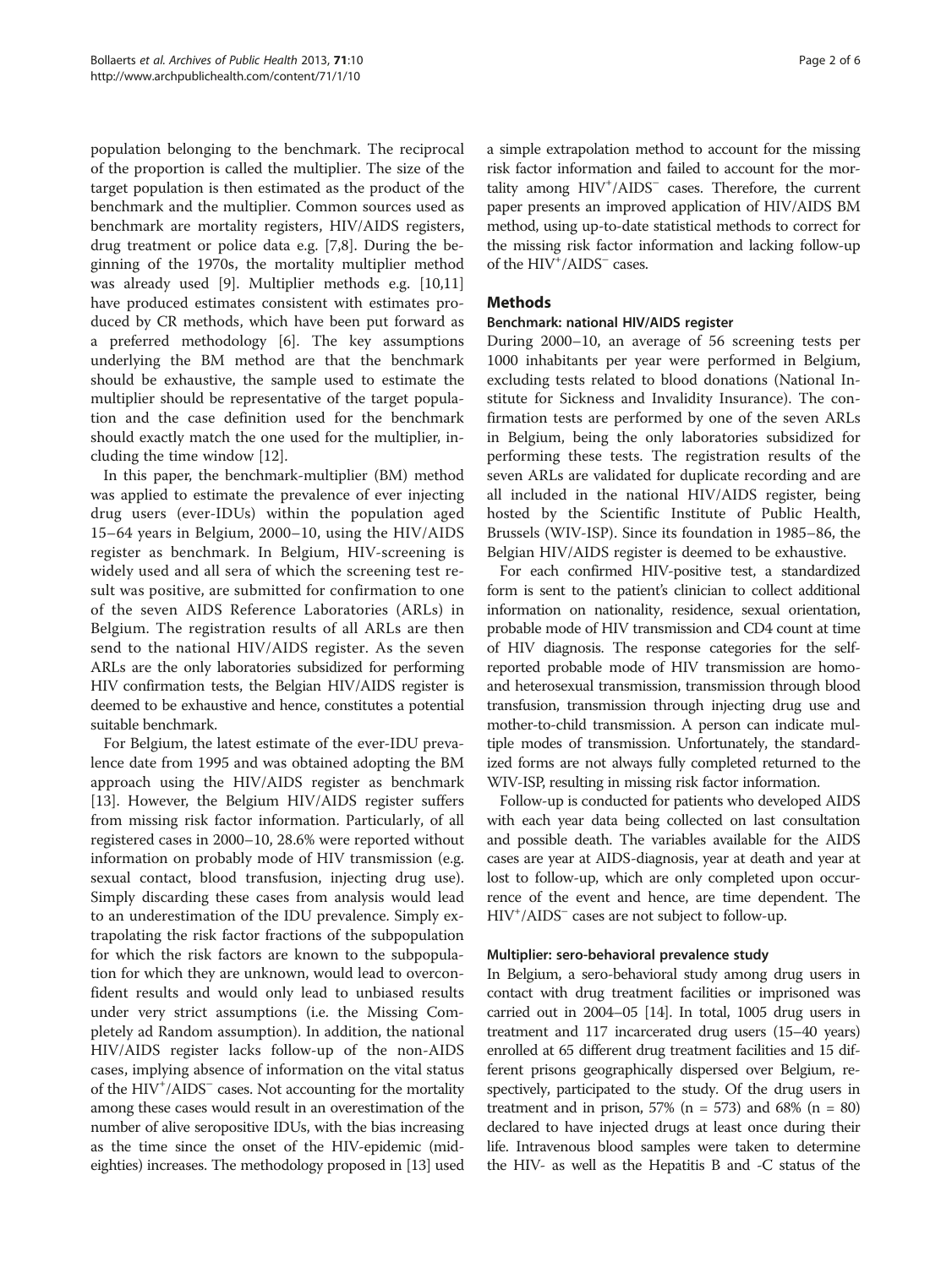participants. The HIV-seroprevalence among IDUs in treatment and in prison was estimated to be 2.8% (95% Wald CI: [1.5;4.2]) and 5% (95% Wald CI:[0.2;9.9]), respectively. These prevalences were not significantly different (p-value = 0.30), yielding an overall estimated prevalence of 3.1% (95% Wald CI: [1.8;4.8]).

In addition to serological studies, the HIV prevalence among IDUs in Belgium can be obtained from routine diagnostic testing, of which the results are yearly available. This allows the investigation of time trends. However, a concern regarding the (geographical) representativeness of the Belgian data exists. In line with (Western) European trends [\[15\]](#page-5-0), no significant time trends in HIV prevalences among IDUs were observed during the last 10 years in Belgium based on the results from routine diagnostic testing [\[16\]](#page-5-0). Therefore, the HIV prevalence from the sero-behavioral study was assumed to apply for the entire period 2000–10.

# Statistical methods

An estimate of the prevalence of ever-IDUs was obtained by means of the BM method. For the current application, the benchmark  $N_x$  was the number of alive seropositive ever-IDUs (aged 18–64 years) in Belgium for a given year. The benchmark  $N_x$  was obtained from the national HIV/AIDS register after correcting for the missing risk factor information using Imputation by Chained Equations [\[17](#page-5-0)-[19\]](#page-5-0) and after correcting for the lacking information on the vital status of the HIV<sup>+</sup>/AIDS<sup>-</sup> cases using stochastic mortality modelling [[20](#page-5-0)]. The multiplier  $\pi$  was then the reciprocal of the HIV-prevalence among the ever-IDUs, for which an estimate could be obtained from the sero-behavioral study by Plasschaert et al. [\[14](#page-5-0)]. A 3-step Monte Carlo simulation model was built to generate (interval) estimates of the prevalence of ever-IDUs. A schematic overview of the 3-step simulation model is provided in Table 1. The different steps within the simulation model are described in more detail below. This model was run  $K = 1000$  times, yielding  $K = 1000$ different estimates of the ever-IDU prevalence, based on which the 95% percentile Monte Carlo confidence intervals (95% MC CIs) were calculated.

Step 1: To correct for the missing risk factor information, Imputation by Chained Equations (ICE) was used. ICE is an iterative technique that starts by filling in the missing values in a simple way, e.g. by using mean imputation [[17-19](#page-5-0)]. Then, each variable included in the imputation model  $X_i$ ,  $i = 1, 2, \ldots q$ , is imputed in turn by the predictions of the regression model regressing the observed values of  $X_i$  on the observed and imputed values of the remaining variables within the imputation model. The iteration through all  $q$  variables constitutes one cycle. After a sufficient number of cycles (typically 10 cycles), the final imputations are retained, resulting in one 'complete' dataset. There are several software packages available providing (M)ICE procedures, i.e. STATA [[21\]](#page-5-0), S-PLUS or R [[22\]](#page-5-0). For the current application, ICE as implemented in STATA was used to account for the missing risk factor information. In particular, the imputation model included all (auxiliary) variables that had a statistically significant association with the variable indicating whether injecting drug use was the most probable route of transmission; being sex, nationality, year at registration and age at registration. For every run  $k$  ( $k = 1, 2, ... K = 1000$ ), one 'complete' dataset was generated.

Table 1 Schematic overview of the 3-step Monte Carlo simulation model to estimate ever IDU prevalences<sup>t</sup>

| STEP 1: | Imputation by Chained Equations: missing risk factor information<br>Missing risk factor information was imputed using Imputation by Chained Equations. The imputation model contains the variables:<br>injecting drug use, sex, nationality, year at registration and age at registration. The imputation results in one complete dataset $X_k$ ,<br>containing original and imputed values.                                                                                                                                                                                                                                                                                                                                                                                                                                                  |  |  |  |  |  |
|---------|-----------------------------------------------------------------------------------------------------------------------------------------------------------------------------------------------------------------------------------------------------------------------------------------------------------------------------------------------------------------------------------------------------------------------------------------------------------------------------------------------------------------------------------------------------------------------------------------------------------------------------------------------------------------------------------------------------------------------------------------------------------------------------------------------------------------------------------------------|--|--|--|--|--|
|         |                                                                                                                                                                                                                                                                                                                                                                                                                                                                                                                                                                                                                                                                                                                                                                                                                                               |  |  |  |  |  |
| STEP 2: | Stochastic Mortality Modeling: lacking follow-up of the HIV <sup>+</sup> /AIDS <sup>-</sup> cases                                                                                                                                                                                                                                                                                                                                                                                                                                                                                                                                                                                                                                                                                                                                             |  |  |  |  |  |
|         | For a complete dataset k, the number of registered HIV-cases for whom injecting drug use was the most probable route of<br>transmission and who were alive at time t is calculated as $\hat{N}_x^k(t) = \sum_{i=1}^{n_t} (f_i^k X_{3,i}^k = 1)(t)$ with $I_i^k = \begin{cases} 0, & T_{d,i} < t \text{ or } T_{i,i} < t \\ 1, & T_{d,i} \ge t \text{ or } T_{d,i} \ge t \text{ or } T_{i,i} \ge t \\ S_i \sim \text{bern } ((1 - p_d)^{r_i}), \text{ otherwise,} \end{cases}$<br>where $l_i$ indicates the 'vital' status with $l_i = 1$ if person <i>i</i> is still alive and living in Belgium and $l_i = 0$ otherwise, where $r_i$ is the number<br>of years since HIV registration or $r_i = t - t_{hi}$ and where $p_d$ is the annual non-AIDS mortality rate among seropositive IDUs with<br>$p_d \sim$ betapert*(0.58%, 1.08%, 1.58%). |  |  |  |  |  |
| STEP 3: | Benchmark-multiplier method: population size estimation                                                                                                                                                                                                                                                                                                                                                                                                                                                                                                                                                                                                                                                                                                                                                                                       |  |  |  |  |  |
|         | The number of ever-injecting drug users being alive at time t is given by $\hat{N}_{v}^{k}(t) = \hat{P}_{H v}^{-1} \hat{N}_{x}^{k}(t) - n^{-1} \hat{N}_{x}^{k}(t) (1 - \hat{P}_{H v}) \hat{P}_{H v}^{-1}$ , with $\hat{N}_{x}^{k}(t)$<br>obtained from step 2, $\hat{p}_{HIV}$ ~beta(21,620) and $n = 639$ .                                                                                                                                                                                                                                                                                                                                                                                                                                                                                                                                  |  |  |  |  |  |
|         |                                                                                                                                                                                                                                                                                                                                                                                                                                                                                                                                                                                                                                                                                                                                                                                                                                               |  |  |  |  |  |

 $+$  The model was run K = 1000 times.

\* The betapert distribution is mainly used to model expert estimates and requires a minimum, most likely and maximum value.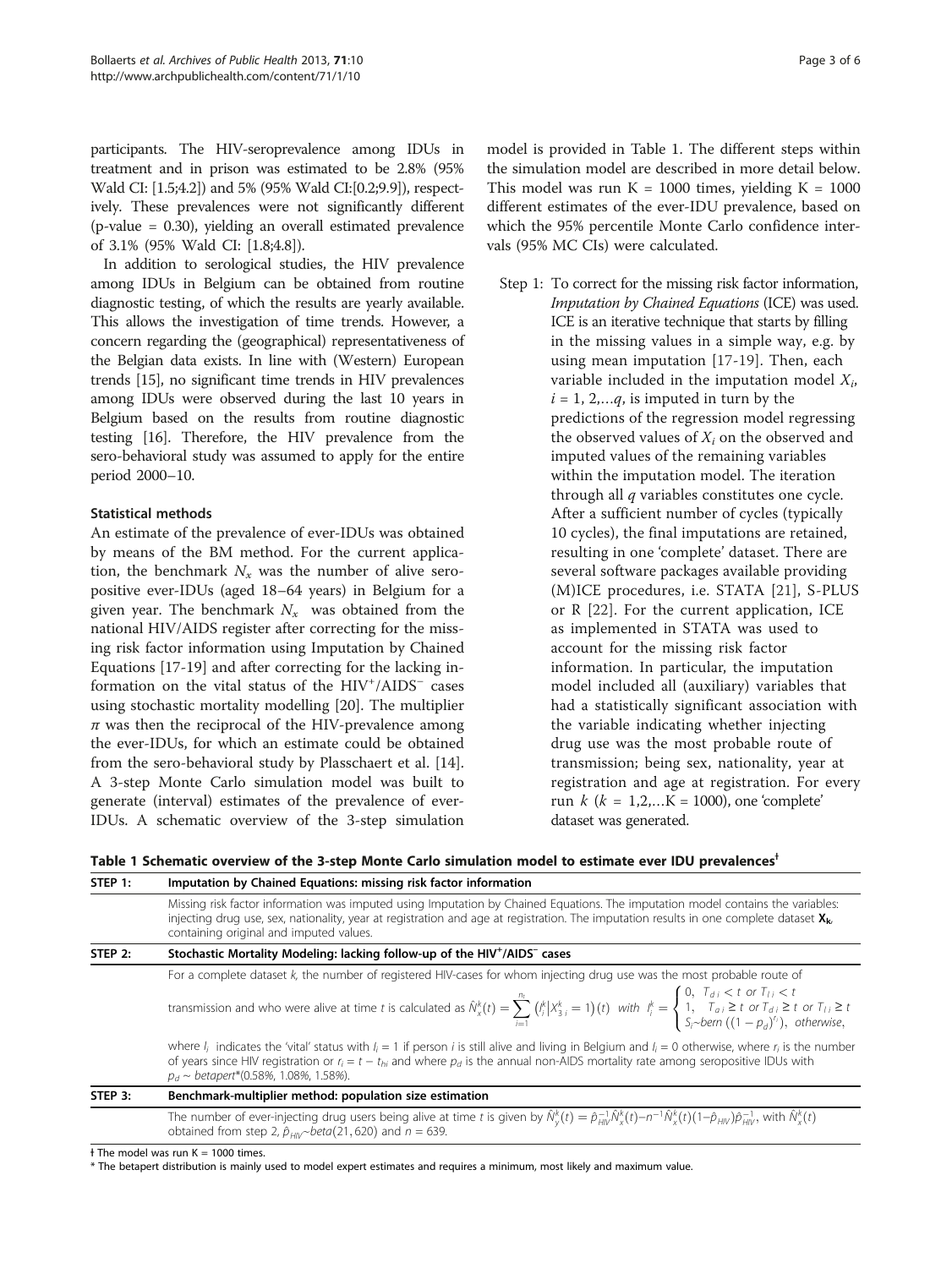- Step 2: Binomial stochastic mortality modelling was applied to correct for the lacking information on the vital status of the HIV<sup>+</sup>/AIDS<sup>-</sup> cases. More precisely, the vital status of a  $HIV^{+}/AIDS^{-}$  case i was simulated using a binomial process having survival probability  $p_i = (1 - p_d)^{r_i}$  with  $r_i$  being the number of years since HIV registration, implying lower survival probabilities when the time since HIV-registration increases. The non-AIDS crude mortality rate among IDUs  $(p_d)$  was assumed to follow a betapert distribution [\[23\]](#page-5-0) with minimum, most likely and maximum values of 0.58%, 1.08% and 1.58% per annum, respectively. These non-AIDS crude mortality rates were calculated by Degenhardt et al. [\[24](#page-5-0)] based on 44 cohort-studies. The vital status of the AIDS cases at time  $t$  was deduced from the AIDS-specific variables year at AIDS-diagnosis  $(T_a)$ , year at death  $(T_d)$ , and year at lost to follow $up(T<sub>1</sub>)$ . In particular, an AIDS case was indicated to be alive at time  $t$  if any information was recorded after time t (i.e. if  $T_a \geq t$  or  $T_d \geq t$  or  $T_1 \geq t$ ). On the other hand, an AIDS case was indicated to be death at time  $t$  if the person died before time  $t$  or was lost to follow-up. In the latter case, the person is most likely to be death or to have left the country.
- Step 3: The Benchmark Multiplier method was obtained to estimate the size  $N_{\nu}$  of the partly 'hidden' population or the target population as

$$
\hat{N}_y = \frac{\hat{N}_x}{\hat{\pi}},\tag{1}
$$

having estimated benchmark  $\hat{N}_x$  and estimated multiplier  $\hat{\pi}^{-1}$ . However, even if  $\hat{N}_x$  and  $\hat{\pi}$  are unbiased estimators,  $\hat{N}_y$  is a biased estimator of  $N_{\nu}$  because of its non-linearity with respect to  $\hat{\pi}$ . Therefore, the bias-corrected estimator as proposed in (Bollaerts K, Sasse A, Aerts M: The benchmark-multiplier method: bias and new biascorrected estimator. In preparation) was used or

$$
\hat{N}_y^{BC} = \frac{\hat{N}_x}{\hat{\pi}} - \frac{1}{n} \hat{N}_x \frac{(1-\hat{\pi})}{\hat{\pi}},\tag{2}
$$

with  $n$  being the size of sample used to estimate  $\pi$ . Observe that the sample size *n* is the only additional piece of information needed to construct the bias-corrected estimator as compared to the traditional estimator. Then, the estimate of the benchmark  $\hat{N}_x$  was obtained from step 1 and 2 whereas the estimate  $\hat{\pi}$  and the corresponding sample size  $n$  were derived from the sero-behavioral prevalence study [\[14](#page-5-0)]. As the study indicated that  $x = 20$  out of the  $n = 639$ ever-IDUs were seropositive,  $\hat{\pi}$  was assumed to follow a beta distribution with  $\hat{\pi}$ ~beta  $(x + 1, n-x + 1)$  or  $\hat{\pi}$ ~beta $(21, 620)$  [\[25](#page-5-0)].

## Results

After having corrected for missing risk factor information, a total of 845 HIV-cases (aged 18-64yrs) with the HIVinfection probably related to injecting drug use has been identified in Belgium up to the year 2000. This number increased to 1113 in 2010. Correcting for HIV<sup>+</sup>/AIDS<sup>-</sup> mortality, these numbers dropped to  $642$  and  $809$  alive  $HIV<sup>+</sup>$ ever-IDUs in 2000 and 2010, respectively. In 2010, the total number of ever-IDUs (aged 18-64yrs) was estimated to be 24664 (95% MC CI: [17565;34403]) with the corresponding prevalence (/1000) being 3.5 (95% MC CI: [2.5;4.8]). No significant time trends in the number of ever-IDUs were observed (Table 2).

Table 2 Results of the Monte Carlo (MC) simulation study estimating the prevalence of ever Injecting Drug Use (IDU), Belgium, 2000-10

| Year | Number of seropositive IDUs |                        | Number of alive seropositive IDUs |                        | Number of alive IDUs |                        | Prevalence (/1000) |                        |
|------|-----------------------------|------------------------|-----------------------------------|------------------------|----------------------|------------------------|--------------------|------------------------|
|      | Est <sup>"</sup> .          | 95% MI CI <sup>+</sup> | Est <sup>*</sup> .                | 95% MI CI <sup>+</sup> | Est <sup>*</sup> .   | 95% MI CI <sup>+</sup> | Est <sup>*</sup> . | 95% MI CI <sup>+</sup> |
| 2000 | 845                         | [814; 877]             | 642                               | [612; 673]             | 19497                | [13540;27010]          | 2,9                | [2.0;4.0]              |
| 2001 | 876                         | [848;906]              | 659                               | [630;690]              | 19989                | [14147;27663]          | 3                  | [2.1;4.1]              |
| 2002 | 909                         | [879;940]              | 682                               | [654;713]              | 20721                | [14724;28166]          | 3,1                | [2.2;4.2]              |
| 2003 | 961                         | [932;993]              | 723                               | [692;755]              | 22191                | [15927;30659]          | 3,3                | [2.3;4.5]              |
| 2004 | 995                         | [964;1028]             | 744                               | [712;775]              | 22861                | [16220;31947]          | 3,4                | [2.4; 4.7]             |
| 2005 | 1009                        | [978; 1042]            | 749                               | [719;781]              | 22653                | [15743;31955]          | 3,3                | [2.3;4.7]              |
| 2006 | 1031                        | [997;1063]             | 758                               | [726;790]              | 23178                | [16362;31976]          | 3,4                | [2.4;4.6]              |
| 2007 | 1061                        | [1029;1095]            | 779                               | [747;812]              | 23704                | [16583;32937]          | 3,4                | [2.4; 4.7]             |
| 2008 | 1080                        | [1049:1112]            | 792                               | [761;826]              | 24026                | [16844:32958]          | 3,4                | [2.4; 4.7]             |
| 2009 | 1094                        | [1062;1127]            | 798                               | [766;831]              | 24358                | [17013; 33951]         | 3,4                | [2.4;4.8]              |
| 2010 | 1113                        | [1079;1147]            | 809                               | [775; 842]             | 24664                | [17565;34403]          | 3,5                | [2.5;4.8]              |

\* Est.: mean estimate; <sup>Ɨ</sup> 95% MC CI: 95% Monte Carlo Confidence Intervals.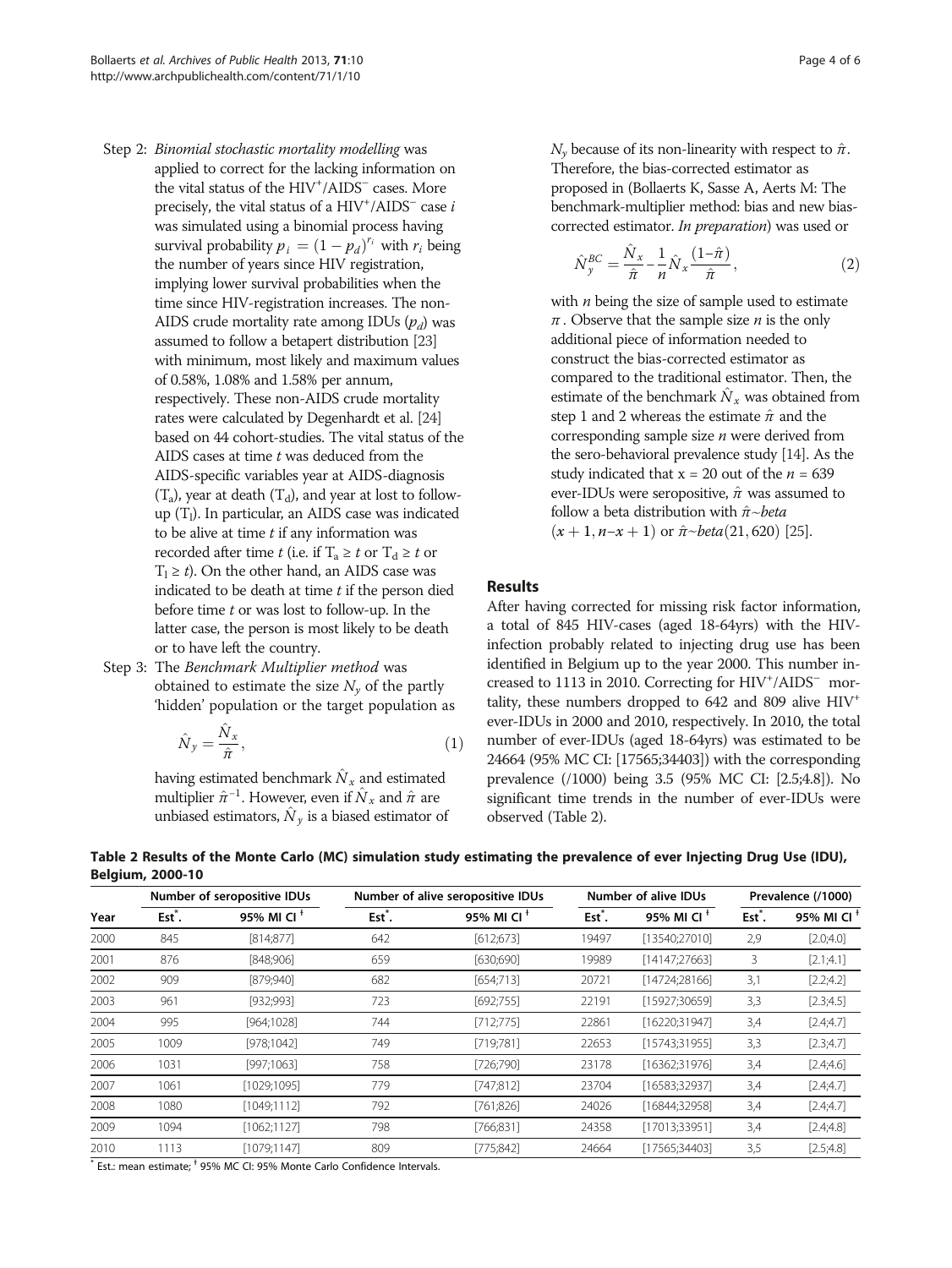## **Discussion**

To obtain recent estimates of the ever-IDU prevalence in Belgium, an improved HIV multiplier method was applied. The improved methodology allows using the Belgian HIV/AIDS register as benchmark while accounting for missing risk factor information (through Imputation by Chained Equations - ICE) and lacking follow-up of the HIV<sup>+</sup>/AIDS<sup>-</sup> cases (through stochastic mortality modelling). The statistical corrections were implemented in the best possible way. Indeed, ICE is a very flexible imputation approach, that can deal with several incomplete variables, does not require specific missing data patterns and operates under the less stringent assumption that the probability of the missing values depends only on the observed values and not on unobserved values (the socalled Missing at Random assumption, [[26\]](#page-5-0)) [[17-19](#page-5-0)]. The stochastic mortality model accounts for the uncertainty in the mortality rate and the Monte Carlo simulation model properly acknowledges the uncertainty associated with the statistical corrections mentioned above.

In 2010, the prevalence (per 1000 inhabitants, 15–64 years) of ever injecting drug use in Belgium was estimated to be 3.5 (95% CI: 2.5-4.8), with no significant time trends being observed for the period 2000–10. Similar findings were reported by the other European countries providing time trends of the national prevalence of ever injecting drug use, i.e. Norway, Cyprus and the Czech republic [[15\]](#page-5-0). This absence of a time trend is seemingly in contrast with recent findings from the EMCDDA treatment demand indicator, suggesting a decline in recent-onset heroin users and heroin injectors in the Western European countries [\[27](#page-5-0)]. However, it need to be stressed that the prevalence of ever injecting drug use is less sensitive to recent trends in drug use.

The above mentioned results should also be regarded in the light of the assumptions underlying the BM method. Particularly, the BM estimates rely on the conditions that the benchmark is complete and that the multiplier is estimated based on a representative sample of the target population. As benchmark of the current analysis, the national HIV/AIDS register was used. Since its foundation, the Belgian HIV/AIDS register is deemed to be exhaustive as it includes the results of all Belgian laboratories subsidised for performing HIV confirmation tests. As not only AIDS cases but also HIV cases are registered, the Belgian HIV/AIDS register has the additional advantage that back-calculation methods are not needed to obtain the HIV prevalence. The multiplier was obtained from a national sero-prevalence study including 653 IDUs [[14\]](#page-5-0). Although this is the largest and most recent Belgian sero-prevalence study, it did not include IDUs outside treatment/prison, for whom currently no information is available. Despite the fact that low threshold drugs services are common in Belgium, the possibility of

bias resulting from a multiplier derived from a sample that is not fully representative of the target population cannot be ruled out.

To summarize, the current paper provides a thorough application of the BM method. Nevertheless, the use of such indirect methods inherently relies on empirically non-verifiable (but reasonable) assumptions, such as the representativeness of the multiplier. Therefore, the current estimate of the ever IDU prevalence should be complemented with estimates based on other data sources (e.g. substitution treatment register) and/or using other methods (e.g.capture-recapture, multivariate indicator method) (e.g. [[28](#page-5-0)]). For now, it is (reasonably) assumed that the HIV prevalence among IDUs remained stable during the last ten years. However, new prevalence estimates are needed for future applications of the BM method based on the Belgian HIV/AIDS register. Finally, this paper presents estimates of the ever IDU prevalence, which are important to assess future health care needs regarding e.g. Hepatitis C treatment. However, when interest is in assessing the coverage adequacy of needle exchange programmes (NEPs) or opioid substitution treatment (OST), national estimates of the current IDU prevalence are required. The latter prevalence (per 1000 inhabitants, 15–64 years) can be roughly estimated as 1.4 (95% CI: 1.02-1.97) by multiplying the ever-IDU prevalence with the ratio between current injectors and ever injectors  $(r = 41\%)$  among all treatment demands as provided by the treatment demand indicator [[29](#page-5-0)].

### Conclusion

As the latest estimates of the prevalence of ever-IDUs for Belgium date from 1995 [\[13\]](#page-5-0), obtaining new estimates was prioritized. To be able to estimate the ever-IDU population size adopting the BM approach using the Belgian HIV/ AIDS register as benchmark, statistical corrections were required. In particular, not accounting for the mortality among HIV+ /AIDS– cases would nowadays results in seriously biased estimates. By developing the improved methodology, recent ever-IDU population estimates for Belgium could be obtained. These estimates are essential to monitor trends over time and to forecast health care needs and costs (e.g. for Hepatitis C treatment).

#### Competing interests

The authors declared that they have no competing interests.

#### Authors' contributions

KB conceived and carried out the statistical analysis and drafted the paper. AS provided substantial intellectual input regarding the use of the HIV/AIDS register and critically revised the manuscript. MA provided substantial intellectual input regarding the statistical analysis and critically revised the manuscript. All authors read and approved the final manuscript.

#### Authors' information

KB holds a master degree in psychology and a PhD in statistics on quantitative epidemiology. She is currently working as senior biostatistician